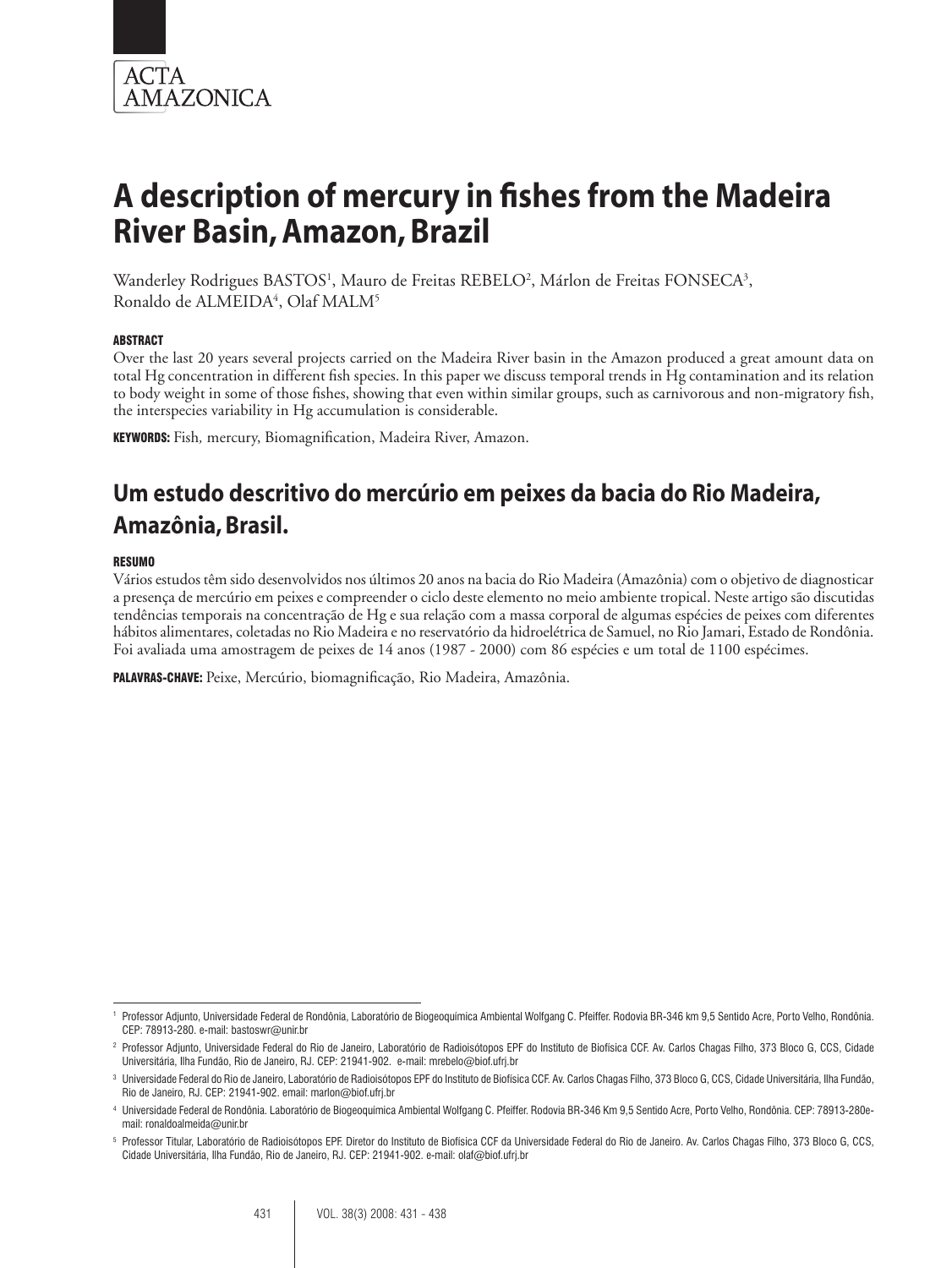

# **Introduction**

It has been estimated that between 2000 to 3000 tons of Hg's have been released in the middle of the Amazon environment and nowadays small gold extraction activities using Hg can still be found (Malm, 1998; Lacerda & Salomons, 1998; Lacerda, 2003). About 60% of this mercury is believed to be were lost to the atmosphere and 40% went directly to the watercourses (Pfeiffer & Lacerda, 1988). Although gold mining in the Brazilian portion of the Madeira River basin has decreased significantly from 1995 onwards to about 0.3 to 0.5 t.yr-1 nowadays, the activities continued and even increased in the Bolivian side of the basin, and the Hg released there eventually drains into the Madeira River from its major Bolivian tributaries (Maurice-Bourgoin *et al*., 2000). It is also suggested that burning and deforestation would allow long term atmospheric mercury deposited on soils, to run-off into rivers, justifying the high Hg concentrations in areas without a gold mining history (Veiga *et al*., 1994; Lacerda, 1995; Malm, 1998). Studies performed in distant areas and without gold mining activities registrations in the high Negro River reveal elevated Hg concentrations, what it carries to consider its natural source (Fadini & Jardim, 2001). Continually, deposited Hg in soils and sediments suffers continuous transformations and interactions with environmental compartments, which eventually transform and remobilize Hg to food chains, including the increase of its bioavailability through methylation (Malm *et al*., 1990; Roulet *et al*., 1998; Lacerda, 2003).

The aquatic biota plays an important role in the conservation of life and wealth in an ecological system acting in seed dispersion, nutrient enrichment of the aquatic system

by the conversion of vegetable biomass in to animal tissues and excreta that acts as a natural fertilizer in lakes. The complex interaction of biologic factors (fish weight and diet) is species specific and is reflected in the variability of fish-Hg concentrations during high or low water habitats (Bastos *et al*, 2006).

Fish is one of the most important food resources of the Amazonian population, which has 30,000 fishermen and more than 70,000 directly related jobs. Little is known regarding Hg bioaccumulation as a function of hydrological cycles in the Amazonian ecosystem (Dorea & Barbosa, 2007). Moreover, previous studies in the Amazon and other areas have determined that fish is the main route of mercury contamination to the population, especially villages along the river, where contaminated fish is the main protein source (Malm *et al*., 1995; Bastos *et al*, 2007). The tolerance limit recommended for consumption by the WHO is 0.50mg.kg-1 for carnivorous and  $0.30$ mg.kg<sup>-1</sup> for non-carnivorous fishes (IPCS, 1990). In Brazil, the Hg limits was set at 0.50mg.kg-1 for nor-carnivorous and 1.00mg.kg<sup>-1</sup> for carnivorous fishes (MS, 1998).

Therefore, even with decreasing direct emissions, Hg contamination of soils, sediments and aquatic biological resources, fish in particular, is still an environmental concern to local and national environmental authorities.

#### **Material and Methods**

Our study concentrates on two main areas in the Rondônia and Amazonas states (Figure 1): The Madeira River and its main tributaries located downstream the Samuel's dam (the



**Figure 1** - Study area: The Madeira River basin in the Amazon forest, Brazil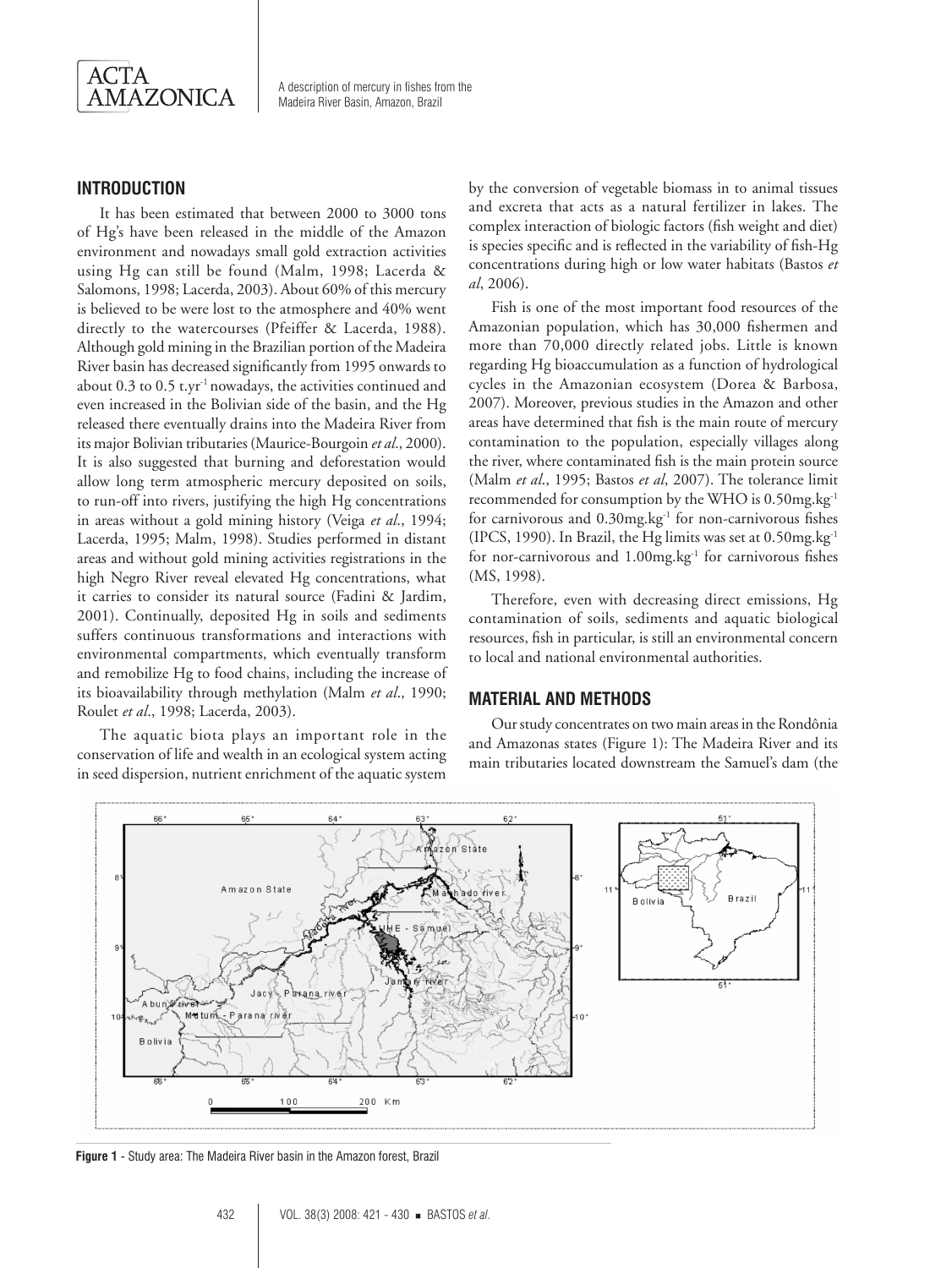

Jamari River), named here Madeira Complex; and the area upstream Samuel's dam concerning the Jamari River and the reservoir itself, named here Jamari River area.

Data presented here were collected in each area over the past 14 years by different groups, in several surveys carried out in both dry (May – October) and rainy seasons (December – March). All of the samples were transported in iceboxes to the Rondonia Federal University (UNIR) where they were catalogued and stored in freezers until analysis. Total mercury was extracted according to Bastos *et al*. (1998). Briefly, about 500 mg of fish were digested in a microwave oven or a water bath (35 min) using  $H_2O_2$ ,  $H_2SO_4$ :HN0<sub>3</sub> (1:1) and KMnO<sub>4</sub> 5%, with total Hg determinations by cold vapor atomic absorption spectrophotometer (CV-AAS, Flow Injection Mercury System-FIMS-400 Perkin-Elmer, Germany). All samples were done in triplicate and analyzed in parallel with internationally certified material (DORM-2, NRC-Canada) as well as standard samples (APPX-2958, APPX-2960 e AFPX-5130) produced in our own laboratory.

#### **Results and Discussion**

A total of 1,100 fishes from 86 species were collected and analyzed in the Madeira River basin between 1987 and 2000. The summarized data is presented in Table 1.

**Table 1** - Mean, standard deviation, number of samples, maximum and minimum concentration (mg.kg-1) of total mercury in Amazonian fishes, organized per species, common name (Santos *et al*., 1984) and preferential feeding habit. Bold fishes exhibit mean values above the threshold limit of 0.50mg.kg-1 (WHO, 1990).

| Common name           | <b>Scientific name</b>                  | <b>Total Hq</b><br>$(mg.kg^{-1})$ | n              | <b>Max</b> | Min   |
|-----------------------|-----------------------------------------|-----------------------------------|----------------|------------|-------|
|                       | <b>PISCIVOROUS</b>                      |                                   |                |            |       |
| Peixe-Cachorro        | <b>Acestrorhynchus</b><br>falcirostris  | 1.292                             | 02             | 1.682      | 0.903 |
| Pirarucu              | Arapaima gigas                          | 0.343                             | 06             | 0.730      | 0.231 |
| Peixe-Cachorro        | <b>Hydrolycus</b><br>scomberoides       | 0.722                             | 31             | 2.473      | 0.230 |
| Peixe-Cachorro        | Hydrolycus sp.                          | 1.020                             | 0 <sup>2</sup> | 1.335      | 0.705 |
| Apapá-amarelo         | Pellona castealneana                    | 1.212                             | 27             | 3.921      | 0.440 |
| Apapá-branco          | Pellona flavipinnis                     | 1.597                             | 06             | 3.022      | 0.993 |
| Apapá                 | <i>Pellona</i> sp.                      | 1.308                             | 02             | 1.807      | 0.810 |
| Pescada               | Plagioscion<br>squamosissimus           | 0.449                             | 41             | 1.100      | 0.002 |
| Peixe-Cachorro        | <b>Rhaphiodon vulpinus</b>              | 0.939                             | 26             | 2.506      | 0.405 |
|                       | CARNIVOROUS                             |                                   |                |            |       |
| Mandubé               | <b>Ageneiosus brevifilis</b>            | 0.851                             | 13             | 1.390      | 0.250 |
| <b>Bicuda</b>         | Boulengerella<br>ocellata               | 1.019                             | 07             | 2.129      | 0.303 |
| Piraíba or<br>Filhote | <b>Brachyplatistoma</b><br>filamentosum | 1.359                             | 18             | 4.753      | 0.490 |

| <b>Common name</b>           | <b>Scientific name</b>                   | Total Hq<br>$(mg.kg^{-1})$ | n   | Max            | Min   |
|------------------------------|------------------------------------------|----------------------------|-----|----------------|-------|
| Dourada                      | Brachyplatistoma<br>flavicans            | 0.907                      | 19  | 3.166          | 0.142 |
| Piramutaba                   | Brachyplatistoma<br>vaillanti            | 0.090                      | 01  |                |       |
| Tucunaré                     | Cichla monoculus                         | 0.524                      | 13  | 1.098          | 0.330 |
| Tucunaré                     | Cichla ocellaris                         | 0.428                      | 96  | 1.316          | 0.012 |
| Tucunaré-açú                 | <i>Cichla</i> sp.                        | 0.305                      | 02  | 0.420          | 0.189 |
| Tucunaré-paca                | Cichla temensis                          | 0.419                      | 04  | 0.532          | 0.266 |
| Jacundá                      | Crenicichla reticulata                   | 0.406                      | 07  | 0.556          | 0.241 |
| Liro or Braco-<br>de-moça    | <b>Hemisorubim</b><br>platyrhynchos      | 0.575                      | 19  | 1.553          | 0.087 |
| Traíra                       | Hoplias malabaricus                      | 0.432                      | 55  | 1.188          | 0.033 |
| Jaú                          | Paulicea lukteni                         | 0.571                      | 04  | 0.722          | 0.313 |
| Pirarara                     | <b>Phractocephalus</b><br>hemioliopterus | 0.727                      | 02  | 1.301          | 0.153 |
| Barba-chata                  | Pinirampus<br>pirinampu                  | 1.232                      | 24  | 2.214          | 0.049 |
| Coroatá or<br>Pirá-tucandira | Platynematichthys<br>notatus             | 1.195                      | 10  | 2.258          | 0.547 |
| Peixe-agulha                 | Potamorrhaphis<br>guianensis             | 0.302                      | 01  | ÷,             | -     |
| Arraia                       | Potamotrygon sp.                         | 0.090                      | 01  | ÷,             | -     |
| Surubim                      | Pseudoplatystoma<br>fasciatum            | 0.660                      | 38  | 1.561          | 0.080 |
| Pintado                      | Pseudoplatystoma<br>Sp.                  | 0.969                      | 26  | 2.890          | 0.046 |
| Piranha-caju                 | Pygocentrus nattereri                    | 0.510                      | 25  | 1.184          | 0.036 |
| Piranha                      | Serrasalmus.<br>eigenmanni               | 1.697                      | 01  |                |       |
| Piranha-preta                | <b>Serrasalmus</b><br>rhombeus           | 0.781                      | 146 | 2.168          | 0.186 |
| Piranha-branca               | <b>Serrasalmus</b><br>spilopleura        | 0.294                      | 09  | 0.811          | 0.030 |
| Peixe-lenha                  | <b>Sorubimichthys</b><br>planiceps       | 0.871                      | 01  | $\overline{a}$ |       |
|                              | <b>DETRITIVOROUS</b>                     |                            |     |                |       |
| Curimatã                     | Curimata knerii                          | 0.378                      | 01  |                |       |
| Acari-bodó                   | Lipossarcus pardalis                     | 0.016                      | 05  | 0.020          | 0.006 |
| <b>Branquinha</b>            | Potamorhina latior                       | 0.114                      | 28  | 0.280          | 0.049 |
| Curimbá                      | Prochilodus cf. beni                     | 0.088                      | 05  | 0.123          | 0.059 |
| Curimbá                      | Prochilodus nigicaus                     | 0.342                      | 01  |                | -     |
| Curimatã                     | Prochilodus<br>theraponura               | 0.021                      | 03  | 0.046          | 0.006 |
| Acari-bodó                   | Pterygoplichthys<br>gibbiceps            | 0.464                      | 04  | 0.644          | 0.111 |
| Acari-bodó                   | Pterygoplichthys sp.                     | 0.041                      | 01  |                |       |
|                              | <b>HERBIVOROUS</b>                       |                            |     |                |       |
| Piau                         | Laemolyta varia                          | 0.151                      | 16  | 0.412          | 0.035 |
| Pacu                         | Mylossoma duriventre                     | 0.024                      | 03  | 0.031          | 0.015 |
| Pacu                         | Mylossoma sp.                            | 0.053                      | 40  | 0.440          | 0.001 |
| Piau-cabeça-<br>de-meia      | Schizodon fasciatum                      | 0.123                      | 14  | 0.295          | 0.021 |
| Piau-cabeça-<br>gorda        | Schizodon sp.                            | 0.117                      | 10  | 0.404          | 0.020 |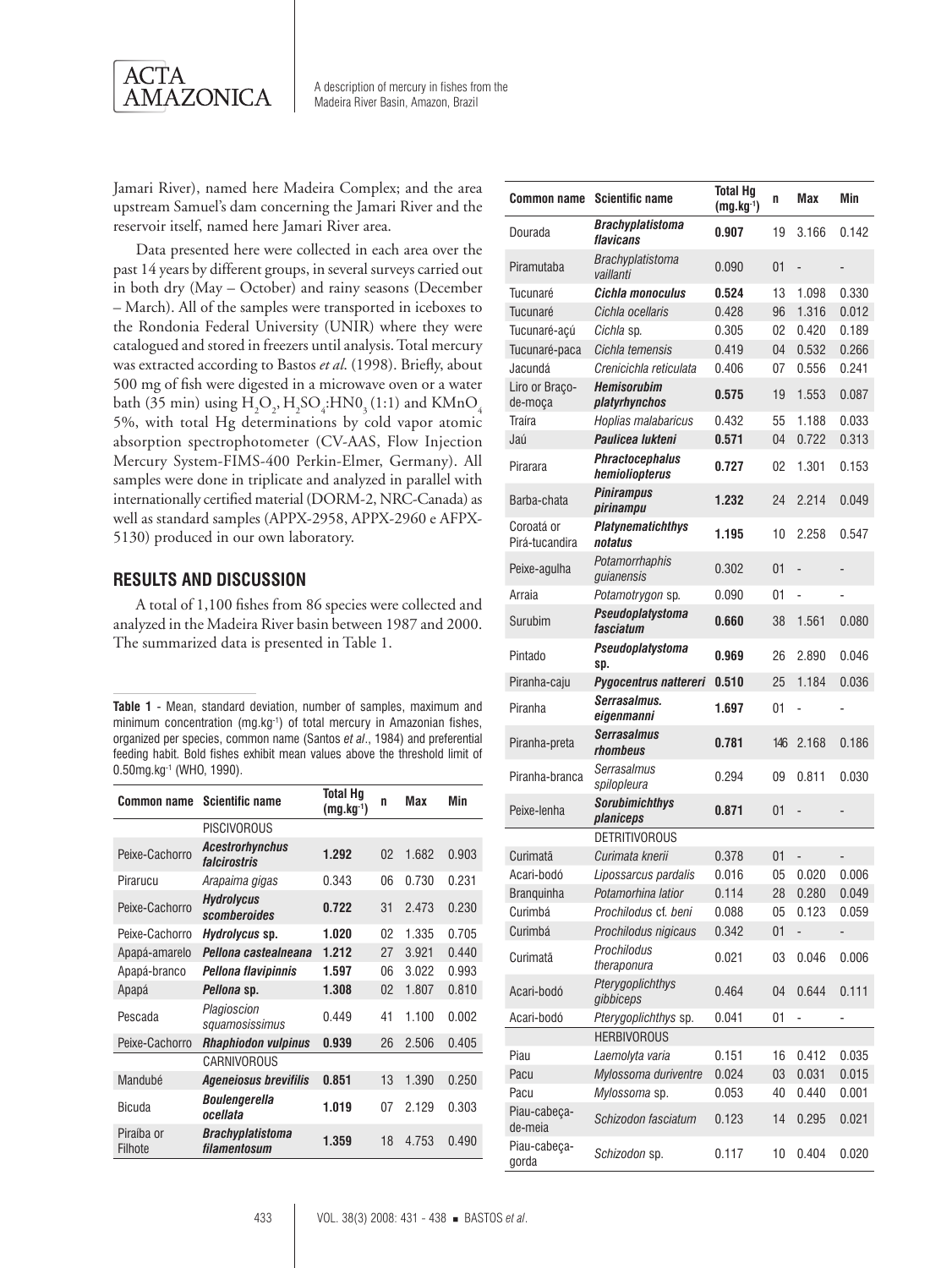| <b>Common name</b>     | <b>Scientific name</b>            | <b>Total Hg</b><br>$(mg.kg^{-1})$ | n  | <b>Max</b>     | Min   |
|------------------------|-----------------------------------|-----------------------------------|----|----------------|-------|
| Piau-botafogo          | Shizodon vittatum                 | 0.038                             | 03 | 0.076          | 0.016 |
|                        | <b>MICROPHAGOUS</b>               |                                   |    |                |       |
| Mapará                 | <b>Hypophthalmus</b><br>edentatus | 0.516                             | 24 | 0.898          | 0.084 |
| Cascudo                | Plecostomus sp.                   | 0.050                             | 06 | 0.122          | 0.025 |
| Curimatã               | Prochilodus sp.                   | 0.118                             | 49 | 0.338          | 0.003 |
| Cuiu-cuiu              | Pseudodoras niger                 | 0.153                             | 02 | 0.176          | 0.130 |
| Jatuarana              | Brycon cf.<br>melanopterus        | 0.054                             | 18 | 0.123          | 0.032 |
|                        | <b>OMNIVOROUS</b>                 |                                   |    |                |       |
| Jatuarana              | <b>Argonectes</b><br>scapularis   | 0.603                             | 01 | $\overline{a}$ |       |
| Matrinxã               | Brycon sp.                        | 0.098                             | 15 | 0.250          | 0.050 |
| Pintadinho             | <b>Calophysus</b><br>macropterus  | 1.381                             | 11 | 2.249          | 0.718 |
| Cará                   | Cichlasoma spectabile             | 0.291                             | 03 | 0.594          | 0.041 |
| Pirapetinga            | Colossoma bidens                  | 0.057                             | 04 | 0.121          | 0.025 |
| Pirapetinga            | Colossoma<br>brachypomus          | 0.014                             | 04 | 0.024          | 0.010 |
| Tambaqui               | Colossoma<br>macropomum           | 0.126                             | 08 | 0.335          | 0.020 |
| Acaratinga             | Geophagus proximus                | 0.105                             | 01 |                |       |
| Acará                  | Geophagus sp.                     | 0.179                             | 20 | 0.648          | 0.028 |
| Aracu-<br>flamengo     | Leporinus fasciatus               | 0.229                             | 07 | 0.439          | 0.051 |
| Aracu-cabeça-<br>gorda | Leporinus friderici               | 0.334                             | 10 | 2.040          | 0.020 |
| Aracu                  | Leporinus sp.                     | 0.100                             | 01 |                |       |
| <b>Bacu</b>            | Lithodoras dorsalis               | 0.013                             | 01 | $\overline{a}$ |       |
| Aruanã                 | Osteoglossum<br>bicirrhosum       | 0.294                             | 10 | 1.162          | 0.026 |
| Cascudinho             | Pareiorhapis duseni               | 0.034                             | 08 | 0.055          | 0.010 |
| Mandi                  | Pimelodus sp.                     | 0.263                             | 17 | 0.561          | 0.082 |
| Rhamdia                | Rhamdia sp.                       | 0.061                             | 01 | $\overline{a}$ |       |
| Jaraqui                | Semaprochilodus<br>theraponera    | 0.202                             | 27 | 0.419          | 0.105 |
| Piranha-branca         | Serrasalmus sp.                   | 0.537                             | 37 | 1.725          | 0.138 |
| Sardinha               | Triportheus elongatus             | 0.189                             | 17 | 0.583          | 0.017 |

\* Species above the WHO threshold marked in bold.

Fishes were grouped according to preferential feeding habits. Carnivorous fish were the best represented class with 34 species, from which 16 (8 commercially important) present a mean total Hg value above the WHO threshold (0.50mg.kg-1). The 9 exclusively piscivorous species, despite low commercial interest, were all above the WHO threshold, showing the importance of the mercury biomagnification. Also among omnivorous fishes (20 species) exhibited 4 species above of the WHO threshold (0.30mg.kg-1), but except for jatuarana the other species don't have commercial importance. No herbivorous fish (6 spp.) has exhibited concentrations above the threshold value. In the 8 detritivorous species just 3 overcame the WHO threshold (0.30mg.kg<sup>-1</sup>).

The carnivorous *Serrasalmus rhombeus* (n=146), *Hoplias malabaricus* (n=55), *Cichla ocellaris* (n=96), *Plagioscion squamosissimus* (n= 41); the detritivorous *Prochilodus sp.* (n=49) and the herbivorous *Mylossoma sp.* (n=40) were selected as the most frequent species in this 14 year survey to observe high mercury tendencies.

We have analyzed the correlation of total Hg concentration over the sampled years for these 6 species and the scatter plot with **r** values are presented in figure 2. Only *Plagioscion squamosissimus* and *Hoplias gr. malabaricus* have exhibited significant correlations (p<0.05) suggesting a decreasing tendency in the Madeira Complex. *P. squamosissimus* is an estuarine fish which might have a strong migratory behavior making it difficult to explain the observed decreasing pattern. *C. ocellaris*, which is a sedentary specie, has exhibited no pattern at all. *H. malabaricus*, which lives in ponds and still waters, has exhibited a decreasing pattern in spite of a high variation in total Hg concentration observed, for example, in 1996 when sampling was more abundant.

Seasonal variation was tested for each of these 6 selected species during the years of 1996 and 1997 when samples were more abundant and equally distributed all year long. The end of the dry and rainy season periods was characterized from August to October and February to April, respectively, according to the water level of the Madeira River exhibited in Figure 3. Once no significant differences (U test) were observed, both seasons were grouped for the further analysis. We also tested the difference in total Hg concentration for each of these species in the Madeira Complex and the Jamari River and this time *C. ocellaris* exhibited significant higher (U test; p<0.05) concentrations in the Madeira Complex while for *S. rhombeus* concentrations in Jamari River were significantly higher.

No significant correlation between length or weight and total Hg was found for any species in the Madeira Complex. According to Roulet & Maury-Brachet (2001), it is rare to observe significant correlations in Amazonian fishes. In the Jamari River *H. malabaricus* and *S. rhombeus* exhibit a significant positive linear correlation. *C. ocellaris* exhibited no significant correlation even for the Jamari River area, where most fishes were sampled at the Samuel's reservoir, what could be important for sedentary specie like this. But it is also worth noting that we used much broader weight criteria than those authors.

We have also found no significant correlation for *Mylossoma sp.* or a significant negative linear relation for *Prochilodus sp.* in the Jamari River, which could be explained by a change in preferential feeding habits experienced from juvenile to adult age, a characteristic of these species*.* Scatter plots are presented in figure 4.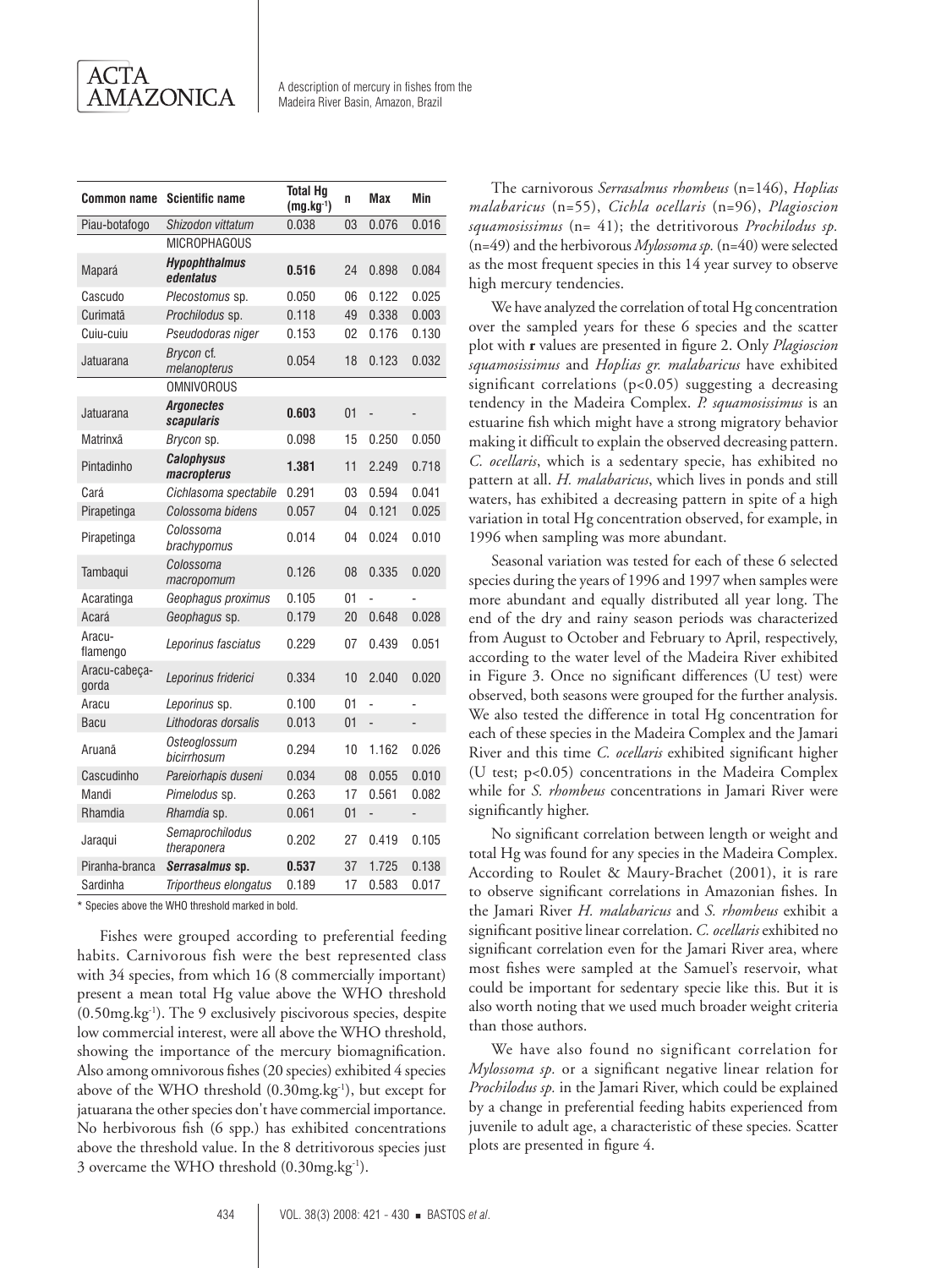**ACTA** AMAZONICA



**Figure 2** - Scatter plots of total Hg x year in the Jamari River and Madeira Complex. Correlation coefficients are presented in the graphics. Dashed lines are the confidence intervals.



**Figure 3** - Water average level in the Madeira River during the years of 1996 at 2001 characterizing the final of the dry and rainy seasons.

### **ConclusionS**

Sampling at a very complex environment like the Amazon for long periods is extremely difficult and expensive. Analyzing data from sporadic surveys over 14 years allows a more descriptive than quantitative assessment of the affect of mercury in fish. Little conclusions can be drawn from such heterogeneous data when parameters controlling mercury availability is so variable between inter and intra-species. It is possible that the choice of fewer species in a stratified sampling from now on would allow a more regular survey and thus, a more regular design of a long-term pattern of accumulation. This huge amount of data will be useful for further modeling approaches for better understanding the trends in Amazonian fishes.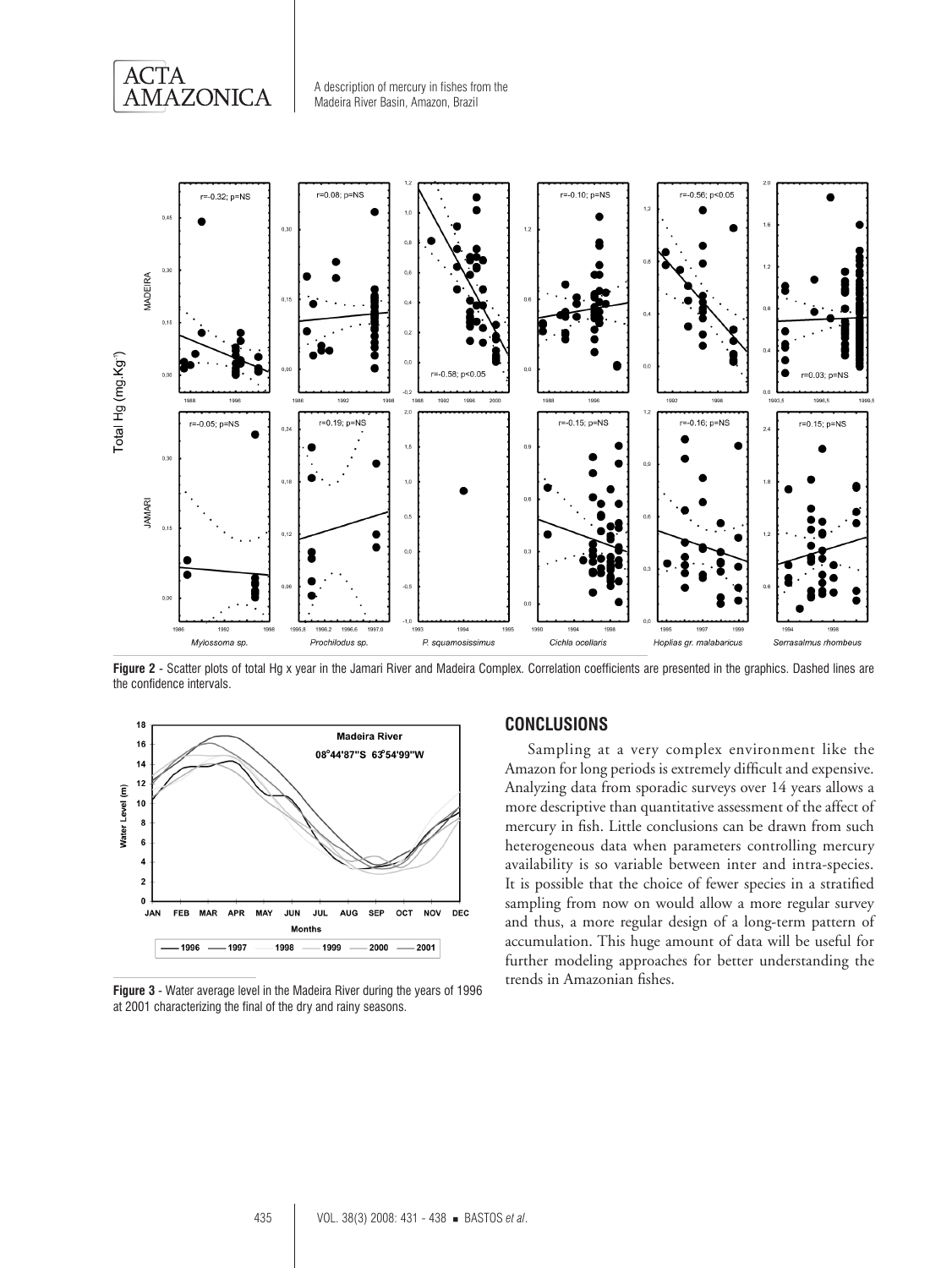



**Figure 4** - Scatter plots of total Hg x weight of some fish species in the Jamari River and Madeira Complex. Correlation coefficients are presented in the graphics. Dashed lines are the confidence intervals.

## **ACKNOWLEDGEMENTS**

This work was supported by the CNPq (Conselho Nacional de Desenvolvimento Científico e Tecnológico) through CNPq/CT-Amazônia (Proc. Nº.553269/2005-4 and CNPq/PPG-7 (Proc. Nº.556934/2005-9) projects. A special gratefulness to IBAMA (Instituto Brasileiro do Meio Ambiente e dos Recursos Naturais Renováveis) by the fishes species collection license (DIFAP/IBAMA Nº.091).

#### **LITERATURE CITED**

- Bastos, W.R.; Malm, O.; Pfeiffer, W.C.; Cleary, D. 1998. Establishment and analytical quality control of laboratories for Hg determination in biological and geological samples in the Amazon, Brazil. Technical Review. *Ciênc Cult*. 50, 255-260.
- Bastos, W.R.; Gomes, J.P.; Oliveira, R.C.; Almeida, R.; Nascimento, E.L.; Bernardi, J.V.E.; Lacerda, L.D.; Silveira, E.G.; Pfeiffer, W.C. 2006. Mercury in the environment and Riverside population in the Rio Madeira Basin, Amazon, Brazil. *Sci Total Environ.,* 368: 344 – 351.
- Bastos, W.R.; Almeida, R.; Dórea, J.G.; Barbosa, A.C. 2007. Annual flooding and fish-mercury bioaccumulation in the environmentally impacted Rio Madeira (Amazon). *Ecotoxicolog,*  $16(03): 341 - 346.$
- Dórea, J. G.; Barbosa, A C. 2007. Anthropogenic impact of mercury accumulation in fish from the Rio Madeira and Rio Negro rivers (Amazônia). *Biological Trace Element Research*, 115: 243-254.
- Fadini, P.S.; Jardim, W.F. 2001. Is the Negro River Basin (Amazon) impacted by naturally occurring mercury? *Sci Tot Environ*, 275: 71-82.
- IPCS. 1990. Environmental Health Criteria 101: *Methyl-mercury*. World Health Organization. Geneva. 141pp.
- Lacerda, L.D. 1995. Amazon mercury emissions. *Nature*, 374: 20-21.
- Lacerda, L.D.; Salomons, W. 1998. *Mercury from Gold and Silver Mining: A Chemical Time Bomb*. Springer Verlag, Berlin. 146pp.
- Lacerda, L.D. 2003. Updating global mercury emissions from small-scale gold mining and assessing its environmental impacts. *Environ Geol*., 43: 308 – 314.
- Malm, O.; Pfeiffer, W.C.; Souza, C.M.M.; Reuther, R. 1990. Mercury pollution due to gold mining in the Madeira River basin, Brazil. *Ambio*, 19: 11-15.
- Malm, O.; Castro, M.B.; Bastos, W.R.; Branches, F.J.P.; Guimarães, J.R.D.; Zuffo, C.E.; Pfeiffer, W.C. 1995. An assessment of Hg pollution in different goldminning areas, Amazon Brazil. *Sci Total Environ*., 175: 127-140.